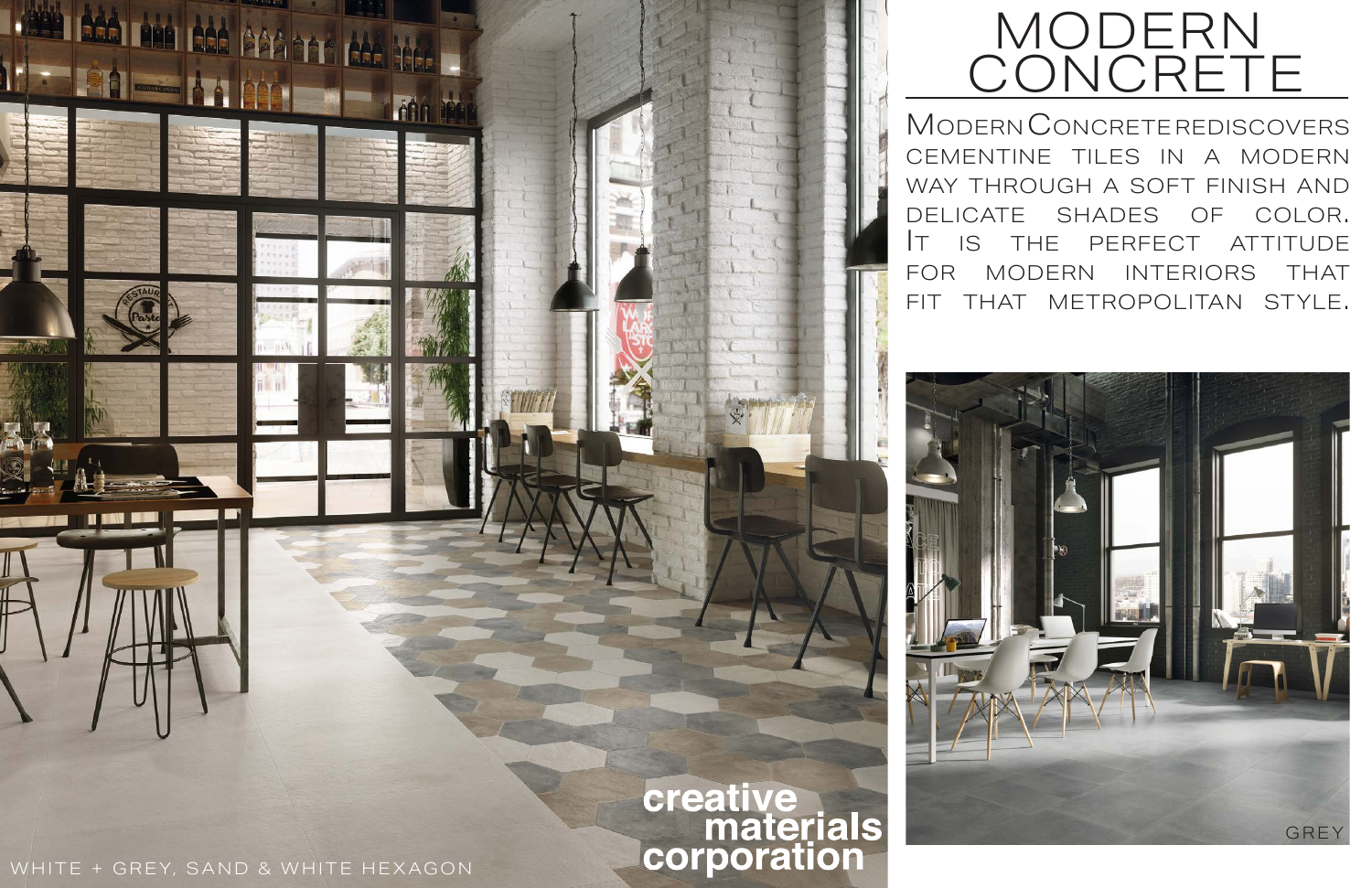9MM

#### TECHNICAL DATA

\*\*All technical data was supplied by the manufacturer and is being provided by CMC for informational purposes only. Exact test results should be requested from your CMC contact.









1-2 WEEKS | USA

| <b>SPECIFICATION</b><br><b>REFERENCE</b> | <b>TEST METHOD</b> | <b>TEST RESULT</b> |
|------------------------------------------|--------------------|--------------------|
| <b>BREAKING STRENGTH</b>                 | ASTM C648          | $>250$ LBF         |
| <b>WATER ABSORPTION</b>                  | <b>ASTM C373</b>   | $< 0.5\%$          |
| <b>DCOF</b>                              | <b>ANSI A137.1</b> | >0.42              |





### MODERN CONCRETE

MATTE

#### LEAD TIME + LOCATION

#### RECYCLED CONTENT

### PORCELAIN TILE SIZES **FINISH** 12"x24"  ${'}$ 8.5" $\times$ 10" HEXAGON 24"x24"

DARK GREY GEREY GREY





WHITE SAND

20% PRE-CONSUMER | brown, dark grey, grey



#### **THICKNESS**